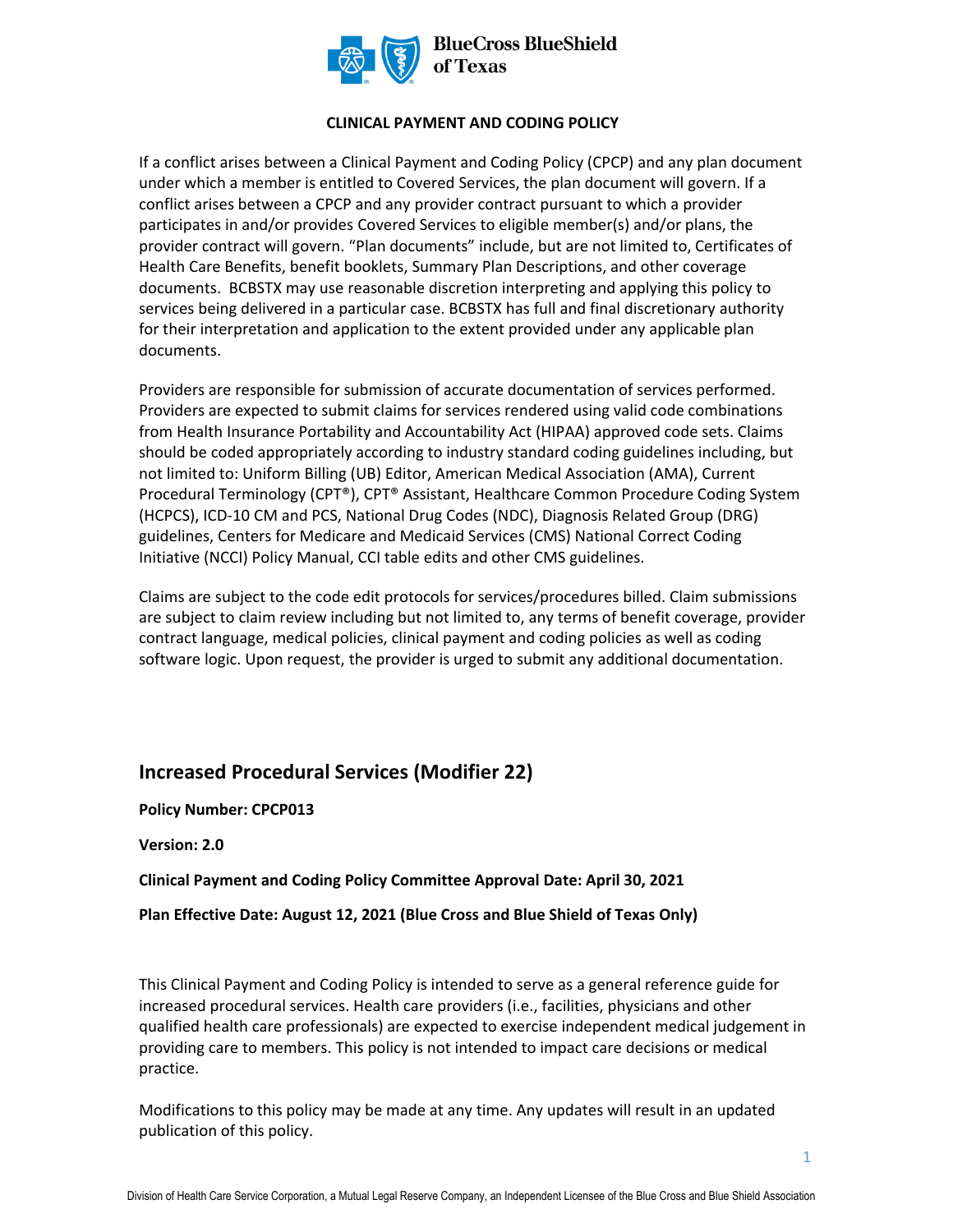

# **Description:**

Modifier 22 is described by the American Medical Association's (AMA) Current Procedural Technology (CPT) as identifying an increased procedural service. The CPT codebook states that "When the work required to provide a service is substantially greater than typically required, it may be identified by adding modifier 22 to the usual procedure code." In addition, CPT states that modifier 22 should not be reported with evaluation and management (E/M) services.

# **Reimbursement Information:**

Additional payment for services may be considered in circumstances when the work effort is "substantially greater" than usually required. Use modifier 22 in such an instance. Use of modifier 22 is a representation by the provider that the treatment rendered on the date of services was substantially greater than usually required. The use of modifier 22 does not guarantee additional reimbursement. Thorough documentation indicating the substantial amount of additional work and reason for this work will be required for review. The medical record documentation must clearly indicate the additional work required to support the use of Modifier 22. Reasons for additional work may include:

- Increased intensity
- Increased time
- Technical difficulty of procedure
- Severity of the patient's condition
- Physical and mental effort that was required

A brief letter or statement is not a part of the medical record and is not sufficient to justify the use of modifier 22. Modifier 22 is not justified by generalized or conclusory statements including but not limited to the following:

- Surgery took an additional two hours
- This was a difficult procedure
- Surgery for an obese patient

#### **Additional Information:**

- The additional difficulty of the procedure, how the service differs from the usual, should be detailed in the body of the operative report.
- Modifier 22 should not be appended to a procedure/service if the additional work performed has a specific procedure code.
- Modifier 22 should only be reported with procedure codes that have a global period of 0, 10, or 90 days.

The plan reserves the right to request supporting documentation. Claims may be reviewed on a case-by-case basis. For additional information related to this policy, please refer to the Plan's website or contact your Network Management Office.